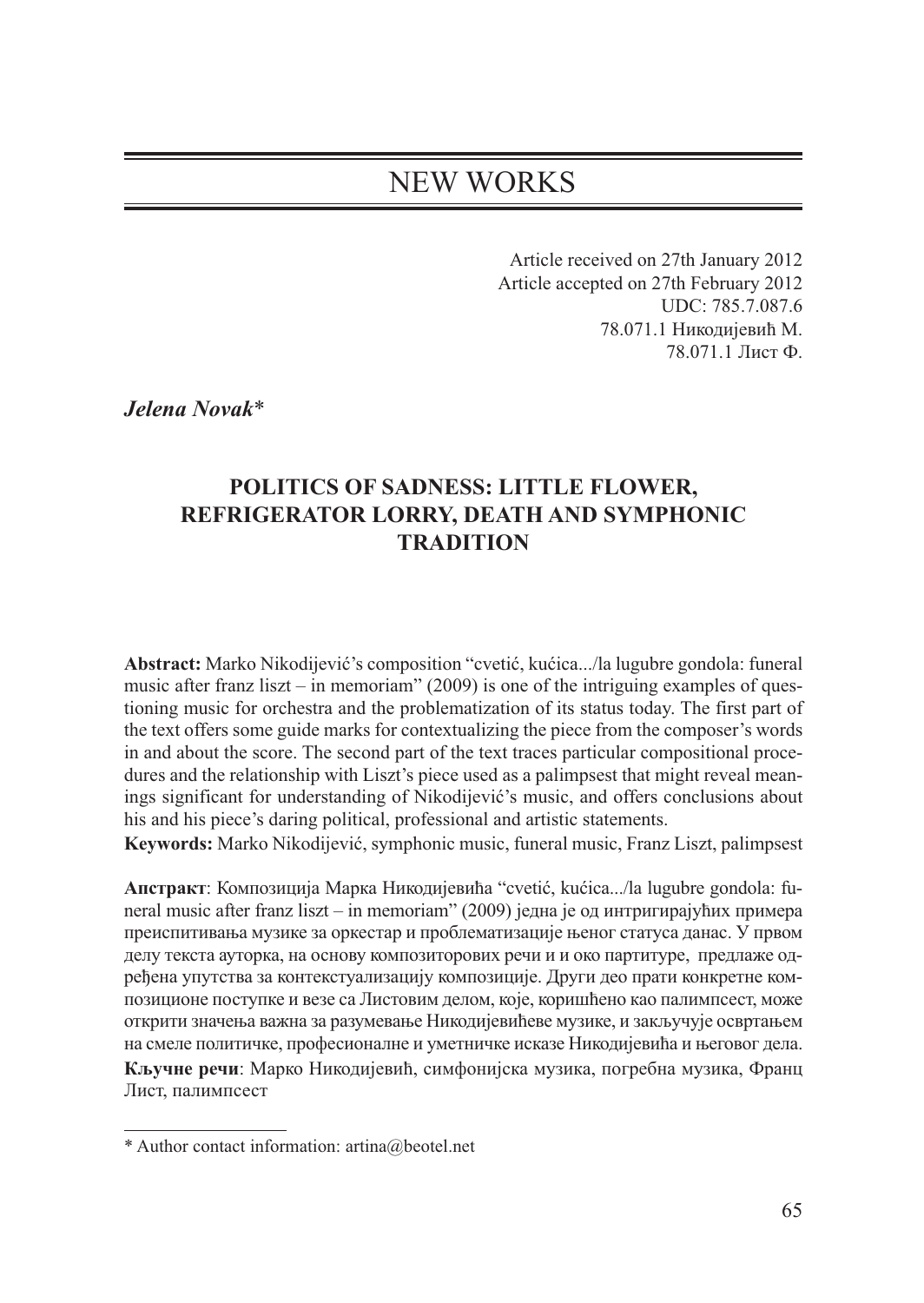#### *New Sound 38, II/2011*

Writing music for the symphonic orchestra today confronts composers with a difficult task. Music for this ensemble has already been reinvented in so many ways that it becomes increasingly hard to further explore the limits of its world. Therefore, most often contemporary music for orchestra sooner or later presents the listener with conventions. The ideological structure that supports the hierarchy and social function of symphonic orchestras often detaches symphonic music from the contemporary media-oriented world, failing to rejuvenate its audience, among others. The paradox I see developing from this state of affairs is that despite significant budgets spent on the maintenance of large orchestras, the system of star soloists and conductors, repertory politics often tend to stagnate, firmly bound to some of the 'mainstream symphonic axes' (Bruckner-Mahler-Strauss, for example).

I take the composer's decision to write a new piece for the symphonic orchestra today as a statement of its own. I tend to understand it as his/her conviction that s/he has something to explain/ask/perform/do by or about music for orchestra that was not done before. In many cases, however, I am reassured, since the composer's decision to accept stereotypes of symphonic tradition often produce yet one more, unproblematic multiplication of conventional languages and procedures. In a lesser number of cases, composers seek the answers about the status and function of symphonic music today, and try to find a possible place for it in late capitalist Western society or elsewhere. Marko Nikodijević's composition "cvetić, kućica.../la lugubre gondola: funeral music after franz liszt – in memoriam"  $(2009)^1$  is one of the intriguing examples of questioning music for orchestra and the problematization of its status today.2 In the first part of the text I shall extract some guide marks for contextualizing the piece from the composer's words in and about the score. In the second part of the text I shall rely on particular composi-

 $<sup>1</sup>$  The composer insists on using the lower case in the titles of his compositions: "Lowercase is</sup> deflection from big (and impossible) narrative, consciousness that so called 'new music' is just one of subcultures of numerous musical traditions (recent as jazz, rock or techno or older as folklore music. Welcome to postmodernism". Marko Nikodijević in email conversation, January 26th, 2012.

<sup>2</sup> The composition was comissioned by Brandenburger Symphoniker Verein. It was premiered on 12 September, 2009 in Brandenburg, by the Brandenburger Symphoniker conducted by Michael Helmrath.This piece is already highly acclaimed. It won his author the prestigious Gaudeamus prize in 2010, awarded by the Gaudeamus Foundation in the Netherlands. Before that, the piece was announced to receive the Mokranjac prize for composition in Belgrade awarded by the Union of Composers of Serbia. But that prize was withdrawn for administrative reasons: the fact that the composer had received German citizenship and consequently gave up his Serbian citizenship made him ineligible for the prize. The composition also won the second prize at the Tansman Competition in 2010, in Poland.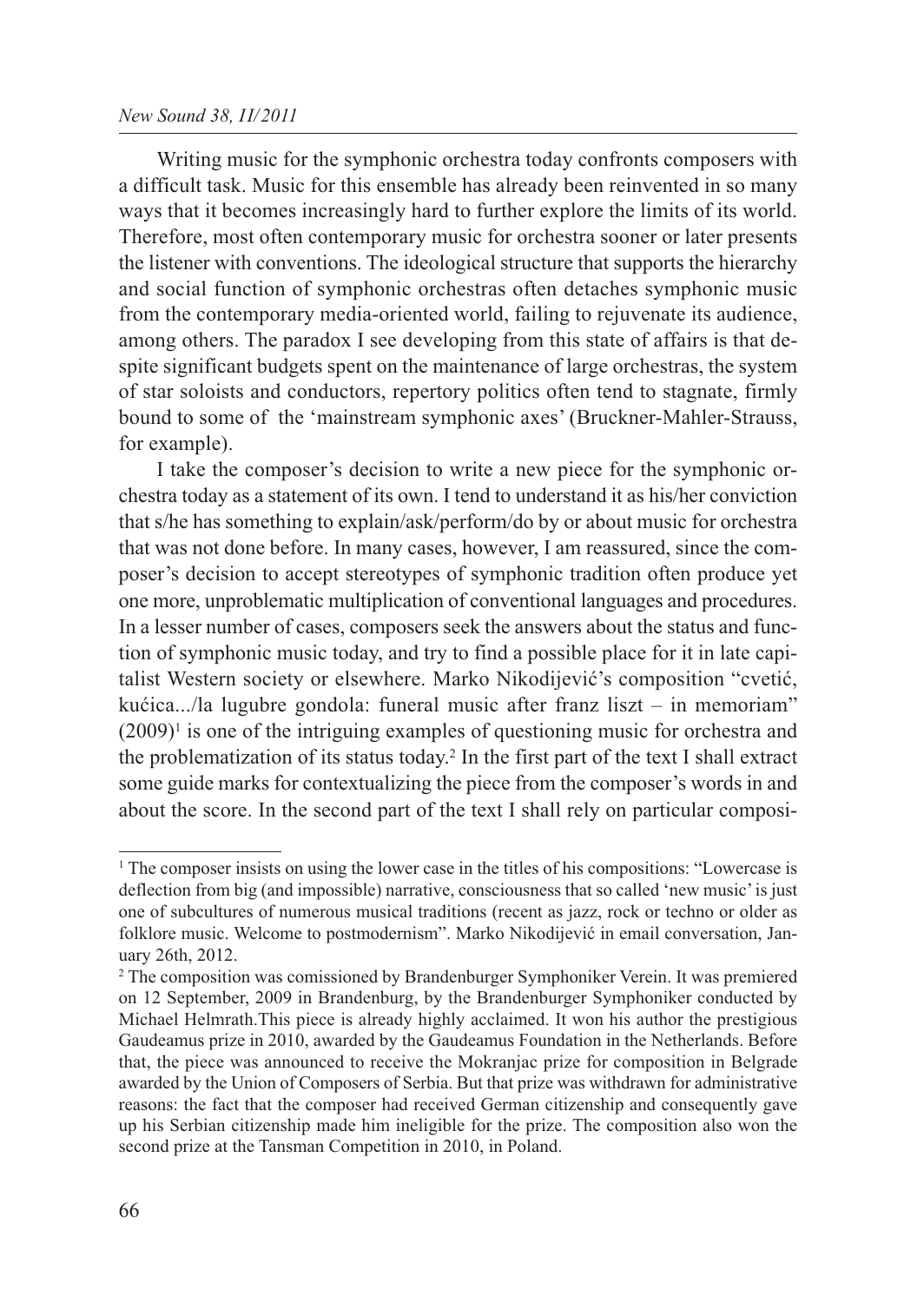tional procedures and the relationship with Liszt's piece used as a palimpsest that might reveal meanings significant for understanding Nikodijević's music.3

### **Remediation**

The composition "cvetić, kućica..." is for a large orchestra.4 It lasts approximately 16 minutes. The score is written in C (sounding pitch) with the usual transpositions. It was composed in a unique way. Nikodijević took the recording of Liszt's *La Lugubre Gondola no. 1* and worked with it, changing it electronically, stretching it, and compressing it and layering the results in many ways. When he was satisfied with the sound he had 'constructed', he transcribed the result for the orchestra.5 The conventional methodology of composing is problematized by this process. What is common is that composers sit with the instrument, playing their musical ideas, writing them down, while imagining the orchestration. Nikodijević, however first created the sound exactly how he wanted to hear it. Only after that did he go back to writing, trying to get the desired sound from another source, acoustic media – orchestra. In that process, numerous unconventional orchestration procedures took place, and the achieved sound result somewhat resembles electronic music. The reversal of the composer's attitude towards his achievement is different from the conventional. While in the conventional methodology of composing, composers often are not satisfied with the performers, who, it seems, rarely manage to fully create what the authors imagined, in this case, it seems like Nikodijević first satisfies his imagination (at least partly), by providing the exact sound he wanted to hear. Only after that, does he create the score, leaving it to the orchestra musicians in both his and their attempt to re-create what he already heard before.

As the composer notes, various features of the orchestra were affected by the intention to remediate the electronic music for orchestra. One of them is the strict indication of how the disposition of the orchestra members should look:

"The strings are seated in the German disposition, first violins and cellos to the left, second violins and violas to the right, with violins parallel to one another. Ideally, the three double bases are seated in the middle (in the last row with percussion or on a platform behind percussion, to enable the conductor's view over the orchestra). If this is not possible then the double bases are to the right. The piano and harp are seated in the middle of the orchestra, behind the violas and cellos. The piano is an

<sup>3</sup> For more details about composer's biography and worklist see: http://www.sikorski.de/ 5692/de/Nikodijević\_marko.html

 $^{4}$  (3,2,2,2 – 2,2,2,1 – 3 Schl (Pk, 7 C rot, gr.Tr, 2 hg.Bk, 7 Thai-Gong, Tam-t, G I [4 hg. Röhren], Glsp, Vibr), Harfe, Klav (verst. Pianino mit Supersordino), Streicher (8/6/4/4/3))

<sup>5</sup> From an e-mail conversation with Marko Nikodijević, January 26, 2012.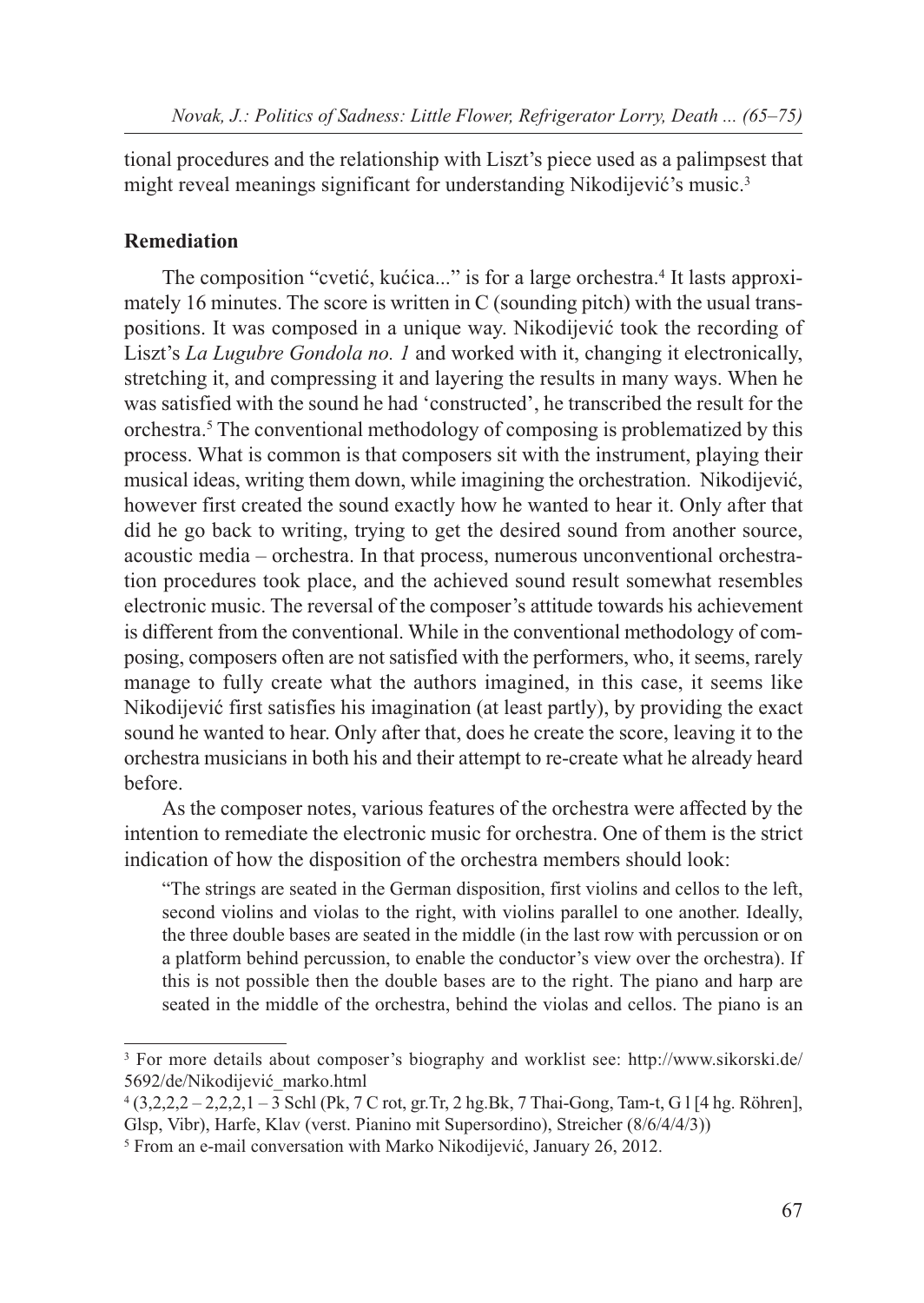instrument with practice pedal (supersordino), the instrument is lightly amplified to gain more sonic presence (not necessarily loudness), the exact amount of amplification depending on the general acoustics of the performance space. The microphone is to be positioned over the plucked strings (first octave), and the loudspeaker to be placed in front of the piano.<sup>6</sup>

The amount of details with which Nikodijević arranges the structure of the sound source, itself speaks about the sensibility of the sound structure, and complexity of the composer's understanding of the sound space. Also, some players in the orchestra change the instruments:

Triangle choir – in the last section (indifferente, ma sempre in tempo) bass clarinet, basson, double bassoon, 2 horns and if possible 2 trombones and tuba play triangles. The triangles should ideally all be of different size, and struck with a soft wooden mallet (stick), with almost no attack only resonance. The tubular bells must be freely hanging and not in the usual stands (played always with soft vibraphone mallets). Percussion (except bass drum) and harp – always allow the instrument to resonate (unless otherwise indicated).7

The resonance required is also the consequence of transposing electronic music based on a piano recording, abundant with overtones and pedal. The composer draws attention to the constant presence of the 'sound fog' around the recognizable motives of Liszt's piece. He sees the 'sound fog' as a consequence of the pedal that presents the real sound mass on the recording, but also as the consequence of the other different artefacts that resulted from the procession of the recording.8

Together with the set of specific playing techniques that I shall write about in the second part of the text, all these procedures imply an unconventional orchestra experience. As the composer himself claims, the above mentioned procedures are secondary characteristics resulting from the approach to the orchestra. According to Nikodijević, the orchestra is treated as electroacoustic media, and the harmonic language is inseparable from the orchestration, since they are both derived from the spirit of the sound synthesis. "(...) That is why the form of composition is similar to the form of techno music: layers of decentered loops meet each other at some 'cumulative points' only to be separated shortly after."<sup>9</sup>

<sup>6</sup> Marko Nikodijević, "Cvetić, kućica.../ la lugubre gondola: funeral music for orchestra after franz liszt – in memoriam", score, Sikorski Musikverlage.

<sup>7</sup> Marko Nikodijević, "Cvetić, kućica.../ la lugubre gondola: funeral music for orchestra after franz liszt – in memoriam", score, Sikorski Musikverlage.

<sup>8</sup> From an e-mail conversation with Marko Nikodijević, January 26, 2012.

<sup>9</sup> From an e-mail conversation with Marko Nikodijević, January 26, 2012.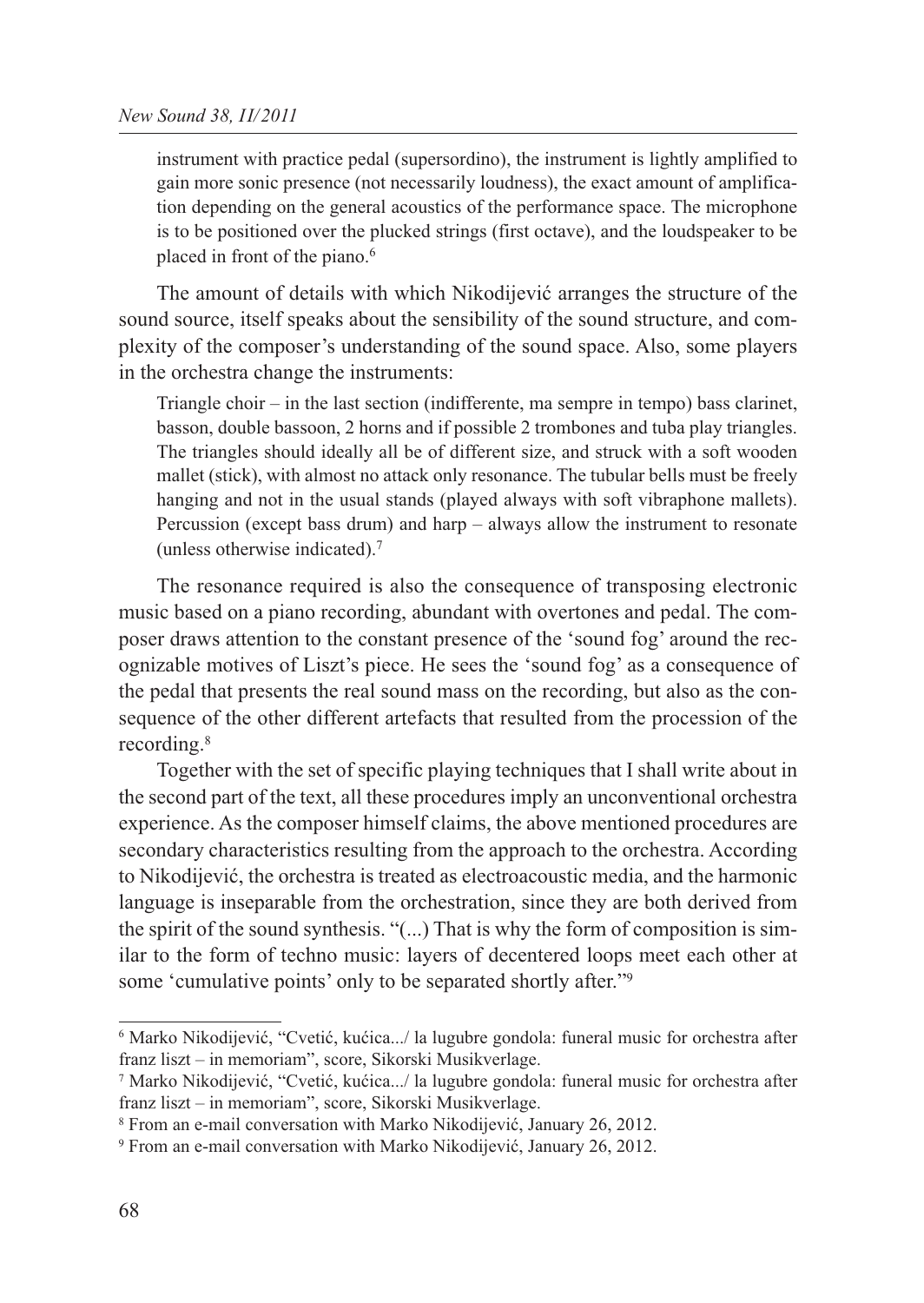#### **On Gondolas and Lorries**

The program note, written by the composer, relates the composition to the tradition of musical romanticism and its quest for answers about death, but also, and somewhat unexpectedly, places it in the political context of the turbulent years of Serbia in Milosević's time:

"Inspired by Venetian gondolas on which the dead were escorted to their final resting place, the composition is based entirely on Liszt's famous piano piece "La Lugubre Gondola I". The original is broken into fragments, compressed and stretched, shimmering like the layer traces which remain visible in a palimpsest. The title cvetić, kućica means 'little flower, little house' in Serbian, and describes a drawing in the notebook of a 5-year-old, Kosovo-Albanian girl whose body was found in a refrigerator lorry sunk in the Danube by Serbian police in 1999. The composition is dedicated to her memory".10

The motto of the composition that Nikodijević takes from Edgar Allan Poe's poem is also a reflection about death:

"While from a proud tower in the town Death looks gigantically down"<sup>11</sup>

According to the piece's title, motto and program note, "cvetić, kućica..." is about death, grief and sadness.

Liszt's piano composition, to which Nikodijević refers, belongs to the last period of Liszt's creative opus, a period during which Liszt himself was increasingly interested in subjects related to death. In terms of musical language, this composer was looking for the ways of further developing and problematizing the harmonic structure of his pieces. It is noted that this composition was inspired by the Venetian funeral gondolas that Liszt observed in 1882 when he visited Richard Wagner in Venice. It was also implied that the piece could be understood as Liszt's farewell to Wagner, who died shortly after, on February 13<sup>th</sup> 1883.<sup>12</sup> Liszt's two late piano pieces – *La Lugubre Gondola I* (1882?) and *La Lugubre Gondola II* (1882) – evoke the funeral gondola that is commonly seen in Venice taking the coffin of the deceased along the canals towards the cemetery situated on the island in the Venice lagoon. Although Wagner was buried in Bayreuth, his coffin was taken in a gondola from the house on the Grand Canal in which he died, towards the train station in Venice, from where it was further escorted to Germany.

<sup>10</sup> Marko Nikodijević, "Cvetić, kućica.../ la lugubre gondola: funeral music for orchestra after franz liszt – in memoriam", score, Sikorski Musikverlage.

<sup>11</sup> Edgar Allan Poe, *The City in the Sea.*

<sup>12</sup> Philipp Jens Richardsen, *The late piano works of Franz Liszt and their anticipation of musical ideas of the twentieth century*, dissertation, University of California, Santa Barbara, p. 22-23.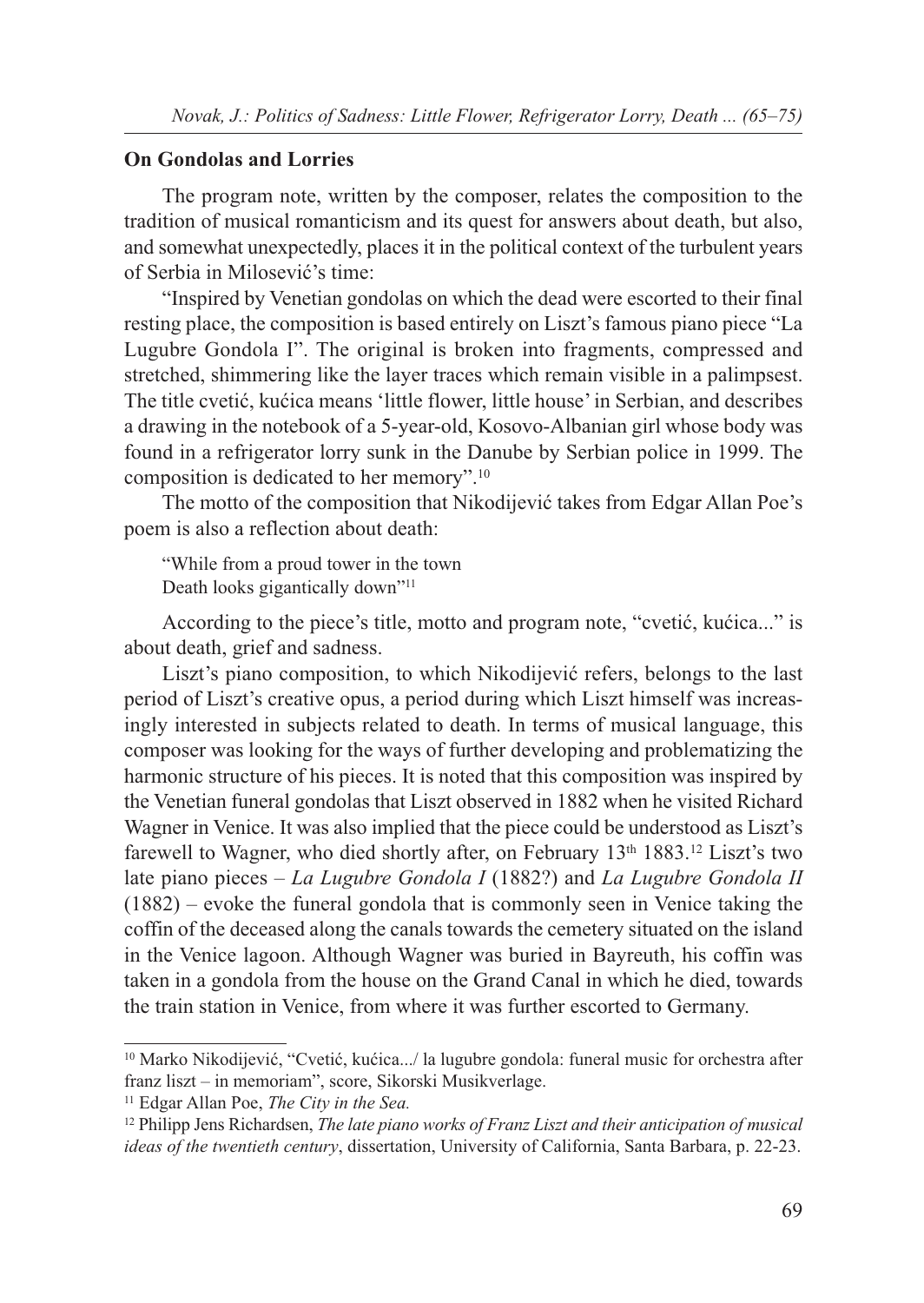#### *New Sound 38, II/2011*

In addition to the tradition of musical romanticism, and Venetian burial practice, Nikodijević makes a striking parallel in relation to funeral gondolas. In the program note, he introduces the context of the crimes committed during Slobodan Milošević's regime in Serbia. The particular crime in question was the assassination of Kosovo Albanians. Nikodijević refers to the discovery of their bodies in the refrigerator lorry that was later found in one of the Serbian lakes. He dedicates the piece to the memory of an unnamed Albanian girl, who was one of the victims. Knowing about the practice of Venetian funeral gondolas, suddenly 'intercepted' with a morbid reminder of the refrigerator lorry filled with human bodies, Nikodijević makes a grieving, and ironic remark. If death in Venice was treated with dignity, and funeral gondolas sailed elegantly, with respect for the deceased taking the last journey to their resting place, in Milosević's Serbia, respect for the dead, and also respect for life, were not common practice. The arrow that Nikodijević throws with this morbid analogy between the Venetian funeral gondola and the Serbian refrigerator lorry is the arrow of sadness, protest and disgust.

This is also the point where the composer enters the sphere of the political. The Serbian-born, and now naturalized German, Nikodijević, might have had a chance to feel uneasy when his artistic work was presented outside of Serbia. The context of Milosević's years with wars, crimes, and violence was for a long time among the regular news coming from this country. That context often overshadowed everything else that was coming from there at the time. In the sphere of the arts in Serbia, this period brought a number of artworks that dealt with the conflicts and crimes of the ex-Yugoslav states and its peoples.

I understand Nikodijević's program note also as a kind of critique of the obsessive, realistic portrayal of Milošević's era. The way I read it, what he does with "cvetić, kućica..." tells the listener: look, I come from Serbia, where some kill innocent people and put them in refrigerator lorries, throwing their bodies to decay in the lakes. But, look, there is something else there. It is my music. And even when my music is supposed to speak about Serbian horrors, it fails to do so. This music goes beyond the political realm of Serbia, it indeed 'speaks' about death, grief, sadness, loss, but in a more general way, is able to address various situations and practices. It is about the depth of death, about its eternity, about the void, about the huge emptiness that remains after a life is ended. And indeed, Nikodijević himself states: "What I didn't want is to speak about horror in the language of horror. I didn't want an onomatopoeia of horror. I wanted all the musical onomatopoeia's energy to be one of a spilled sea aquarelle".13

The concept of the 9/11 memorial opened last year in New York strikingly problematized similar issues. It is at the same time a monument in memory and

<sup>&</sup>lt;sup>13</sup> From an e-mail conversation with Marko Nikodijević, January 2012.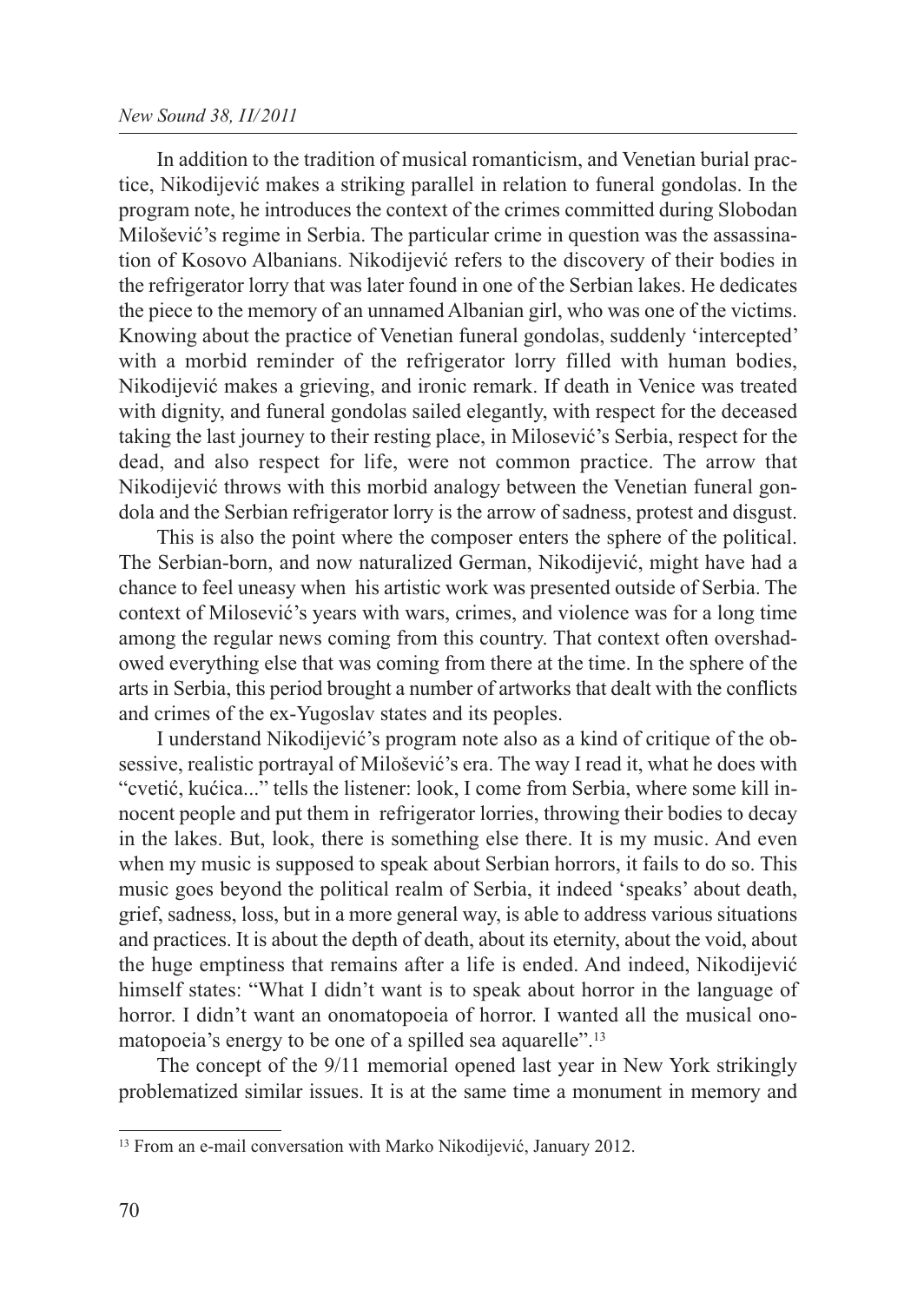honor of those who were killed in the terrorist attacks, and a sad reminder of the destructive forces, and the hopelessness before the void of death. I could draw a parallel here to what Nikodijević does with this composition. The composition could be perceived as a sound monument to the people who were killed by the regime in Serbia, a sorrowful reminder of how evil and destruction assumed power, and also it is the expression of helplessness faced with the loss of a life that will never be retrieved. At the same time, Nikodijević does not remain only at the level of political connotations in Serbia. He takes the subject of death, one of the favorite themes elaborated by the artist of romanticism, and problematizes it further by deconstructing the romantic musical language, including its symphonic tradition.

### **Palimpsest**

When referring to Liszt's piece, Nikodijević mentions the notion of the palimpsest. The palimpsest is a "a parchment or other writing-material written upon twice, the original writing having been erased or rubbed out to make place for the second; a manuscript in which a later writing is written over an effaced earlier writing."14 Thus, the composer's intention is to use Liszt's piece as a kind of faded pad, in which he will make room for his own writing. But, Nikodijević does not use Liszt's score in that process; he uses the audio recording of the composition.<sup>15</sup>

Liszt's *La Lugubre Gondola no.1* is a short and reduced piano piece in which the composer explores the tonal harmonic language by the extensive use of chromatics. While the left hand part brings a constant flow of quavers, the right hand part introduces a dark colored, gloomy melody, starting with leaps of the sixths, and then developing in descending chromatic movement. The composition has the general form of a variation (A, A1, A2), in which each new appearance of the sorrowful theme, in different tonal centers, does not bring a brighter atmosphere.<sup>16</sup>

<sup>&</sup>lt;sup>14</sup> According to the Oxford English Dictionary Second Edition on CD-ROM (v. 4.0.0.2)

<sup>15</sup> As I have reminded earlier in my text about Nikodijević's composition *Chambres de Ténèbres/Tombeau de Claude Vivier* this author often refers to the music of other composers. For example: György Ligeti, Igor Stravinsky, Olivier Messiaen (*music box/selbstportrait mit ligeti und strawinsky /und messiaen ist auch dabei*/, 2000 – 2001/2003, revision 2006), Carlo Gesualdo da Venosa (*gesualdo transcriptions I – objekt/raum*, 2004, *gesualdo abschrift/antiphon super o vos omnes*, 2011), or Claude Vivier in his 2005 piece. Jelena Novak, "A Queer Protocol of Homage: Chambres de Ténèbres/Tombeau de Claude Vivier by Marko Nikodijević", New Sound, International Magazine for Music no. 29, pp. 67-76.

Available online: http://www.newsound.org.rs/clanci\_eng/8.%20Jelena%20Novak.pdf, Accessed: January 15<sup>th</sup>, 2012.

<sup>16</sup> For a detailed formal analysis of Liszt's piece, see: Philipp Jens Richardsen, *The late piano works of Franz Liszt and their anticipation of musical ideas of the twentieth century*, dissertation, University of California, Santa Barbara, p. 22-47.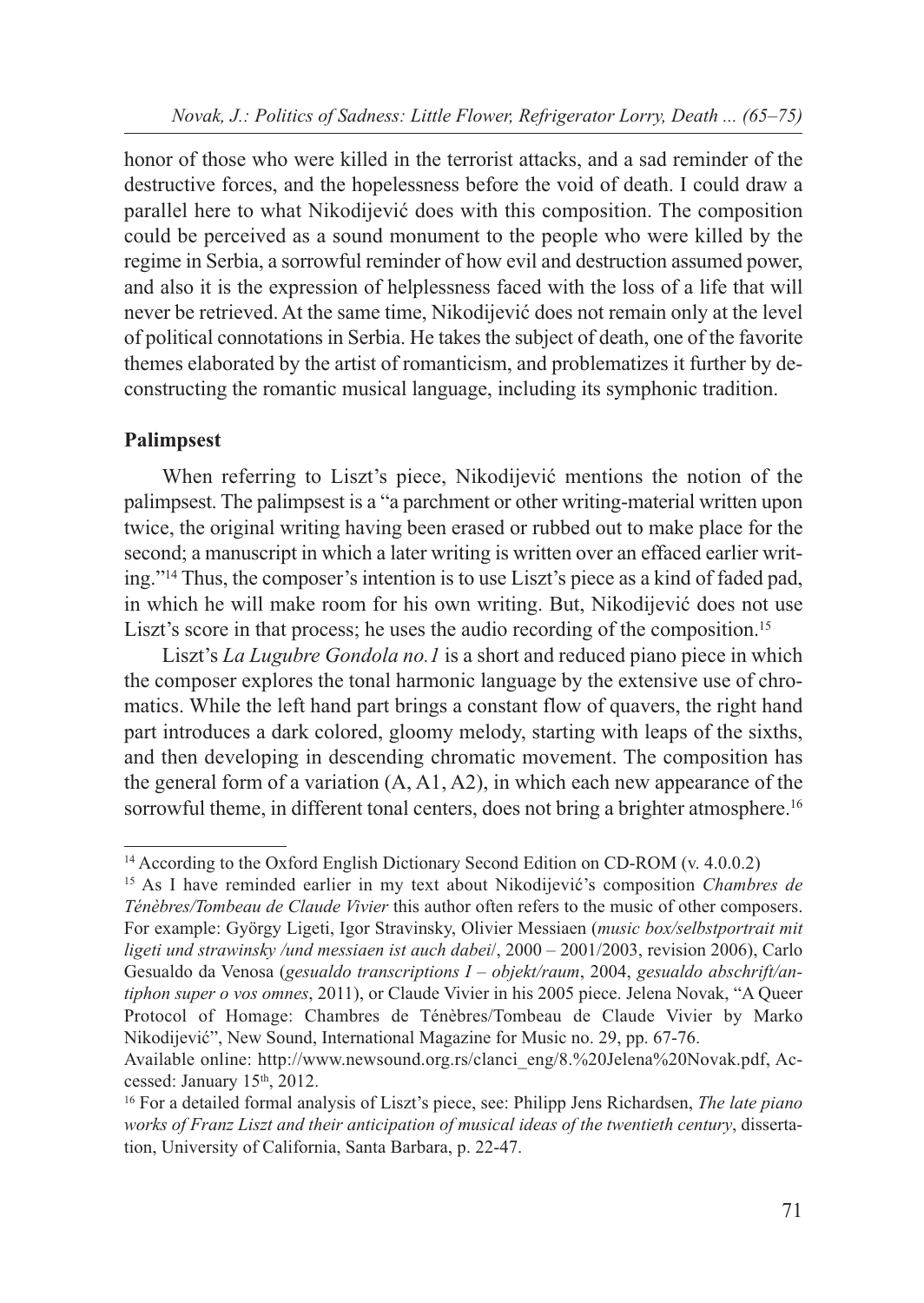It is as if Liszt looks into the eyes of death from different perspectives. And what he sees is always similar: the inexorable force of Thanatos is at the same time gloomy and invincible, it pulls life down, "gigantically down" as Poe would have written, to the infinite void. According to Petersen, *La Lugubre Gondola no.1* is an example of 'grundgestalt', a way of constant reshaping the basic element of the musical composition that brings coherence to the whole. The form of the piece and the analysis of the motives could easily confirm this claim.

Nikodijević treated Liszt's score like a kind of 'archive' of sorrowful motives. He imported Liszt's motives in his composition randomly, remediated them, developed them, deconstructed them, disfigured them, listened to them again and again, carefully, to finally see if and how they would reflect sadness in the new environment. In my previously quoted text, I mentioned the procedure of granular sythesis that Nikodijević used.<sup>17</sup> The way he uses Liszt's materials in this piece follows the same methodology. The number of characteristic motives are taken as 'grains' that 'germinate in different timbres, a different hierarchy, making a new sound realm that originates from familiar sources.

Now, when I analyze Liszt's composition parallel with Nikodijević's piece, it looks like each time when I listen to it, I hear something new, some new relation to Liszt's model. Before analyzing Liszt, the experience of listening to "little flower..." was much more straightforward. When hearing it 'through' Liszt's piece, it becomes enlightened with an infinite number of possibilities. The process went into reverse, too: now I also listen *La Lugubre Gondola 1* through Nikodijević's 'rework' of it, and that becomes a much more profound experience than it was before.

I believe, however, that it is not essential for understanding Nikodijević's composition to meticulously trace fragments of Liszt's piece in it. What I shall try to trace is the gloomy atmosphere that the composer 'imports' from Liszt's composition and develops it further. That atmosphere is realized through various kinds of subtle sound textures that are not very common for orchestral writing. "My treatment of the orchestra looks like functional sound synthesis, not in the digital, but in the instrumental domain. It is not a simple orchestral painting of the layers. A great part of the softness and transparency of the sound originates from an almost complete omission of the doubling", the composer writes.<sup>18</sup>

<sup>17</sup> Jelena Novak, "A Queer Protocol of Homage: Chambres de Ténèbres/Tombeau de Claude Vivier by Marko Nikodijević", New Sound, International Magazine for Music No. 29, pp. 61-63.

Available online: http://www.newsound.org.rs/clanci\_eng/8.%20Jelena%20Novak.pdf, Accessed: January 15<sup>th</sup>, 2012.

<sup>&</sup>lt;sup>18</sup> From and e-mail conversation with Marko Nikodijević, January 26, 2012.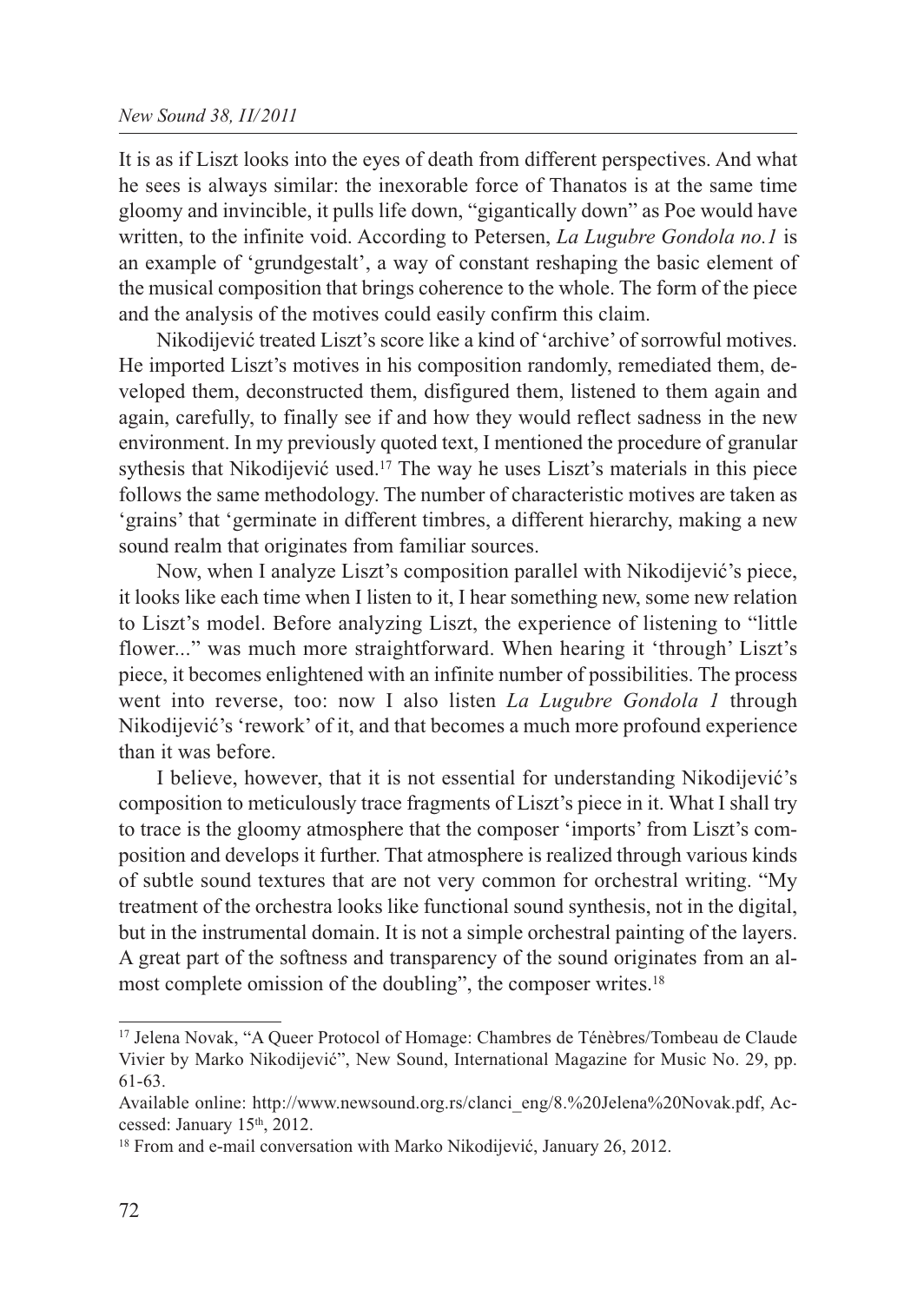Some of these effects are created with the help of unusual playing techniques that all aim at contributing towards the subtle, soft sound of the orchestra. But, that subtlety bears a surprisingly rich range of nuances, and they make this sound world extremely delicate and different from what is usually heard in orchestral concerts. The example which illustrates what I previously stated is the way in which Nikodijević explains some of the playing techniques he requires from the strings:

Flaut. – flautato, fast bow with light pressure, veiled, mysterious sonority SP – sul ponticello (overtone sound with the fundamental clearly present) mSP – molto sul ponticello (extreme overtone sound with the fundamental barely present)

bartok pizzicato

sea-gull effect in strings is continuous glissando with the spacing between fingers kept constant. The partial jumps occur of their own accord

pan flute effect on the violas is achieved playing on the IVth string, bowing *flautato* as near the left hand as possible<sup>19</sup>

When I first listened to "cvetić, kućica..." I did so without the score. At its very beginning, the piano, played "pizz. col plettro, sonoro" by plucking on the strings brings a gloomy, simple, varied motive. And, at first I couldn't realize which instrument was playing. The score, of course, explained 'the mystery'. And at that moment, I immediately imagined the cartoon-like figure of Liszt, plucking the strings of an upright piano. "There must be some irony in this", I thought. And indeed, to make the sound of a piano unrecognizable in that way reveals some of Nikodijević's general intentions at the very beginning of the composition. As he reconfigured the sound of the piano, he also reconfigured the whole composition he was referring to. I remember this detail of not recognizing the sound of the instrument because it happened a few more times that I had to 'investigate' the origin of the sound that I was hearing. Dynamics that predominantly move in various modes of piano, from p to pppp do not work to facilitate those kinds of investigations. On the contrary, it makes the listener over-attentive in the effort to register changes that might unfold. The politics of this listening erases the ideology by redefining the expectations of what is heard in the orchestra. It does not take the music for granted; the composer does not allow that to happen.

At the beginning of the second large part of the composition (bar 37), all the way to the end, the piano part that was by then bringing a simple single-part melody plucked on the strings, started bringing 'signals' consisting of the pulsation of the single chord (c-es-g-as) in the left hand part, con supersordino sempre al fine, always in different constellations of triplets, with an irregular frequency of pauses in

<sup>19</sup> Marko Nikodijević, "cvetić, kućica.../ la lugubre gondola: funeral music for orchestra after franz liszt – in memoriam", score, Sikorski Musikverlage.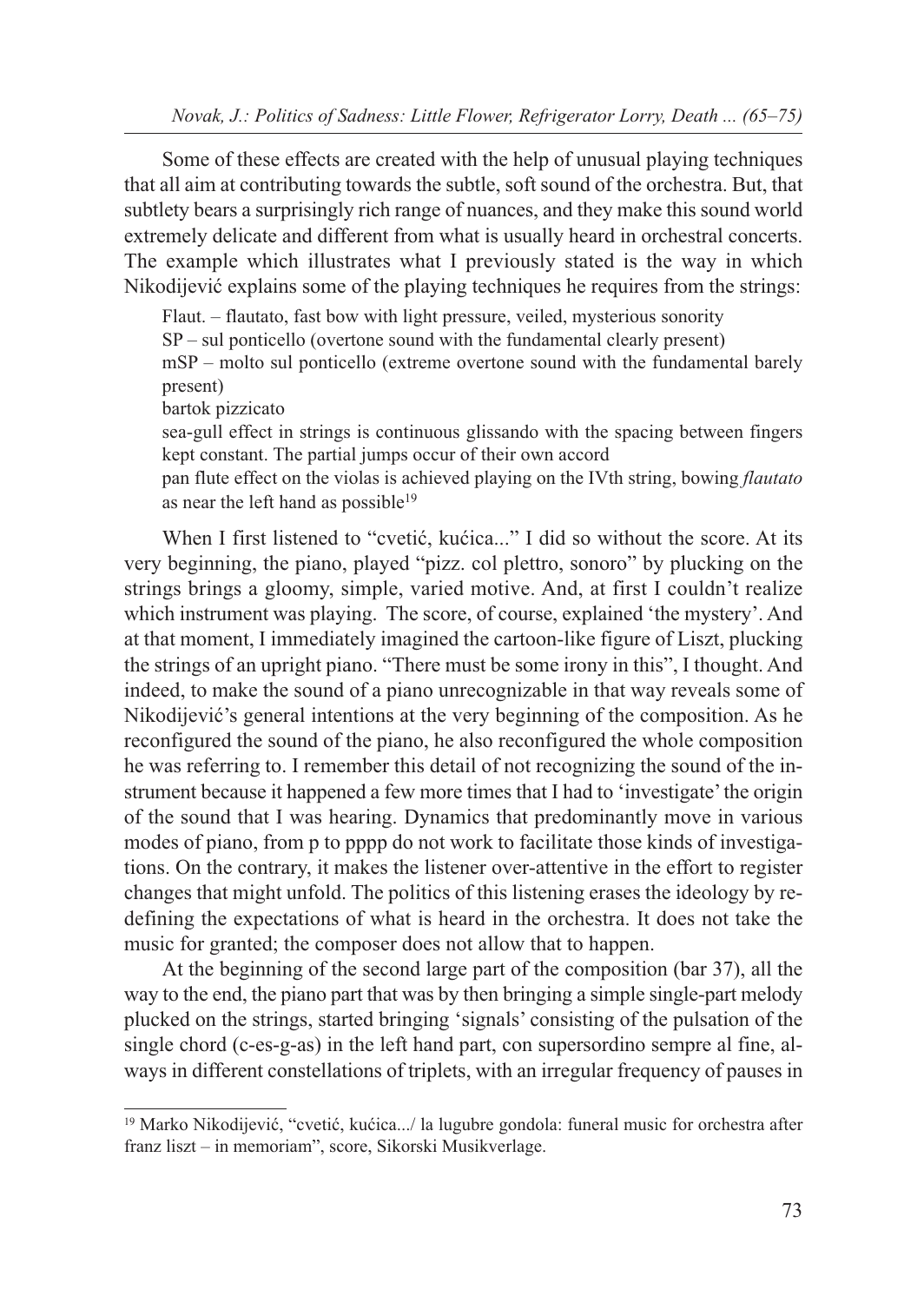#### *New Sound 38, II/2011*

between, starting first **mf** and then decrescending, and gradually, later as **sfff**, each time, until the appearance of the next 'signal'. According to the composer's own words, this 'signal' represents the waves.<sup>20</sup> And indeed, it sounds like the everlasting, somewhat irregular, wave movement. This mimesis is joined, towards the end of the composition, by another one: the croaking of seagulls. Since the parallel between gonodolas and lorries is present throughout the piece, this picture evoking seagulls circling over the water and croaking, could be imagined as the sound reference to sailing death, whether it is a gondola, or a lorry. The signal of waves is constant, and resurfaces from all the other layers of sounds. Through it, I hear all the other materials. In bar 104, the signal of the waves is joined with bright resonating timbres of crotales and other percussions. The seagull glissandi of strings float above those chords that become more frequent towards the end of the piece. The sound of the 'sea aquarelle' engulfs all the rest. Only silence remains. But that silence is not empty. It is filled with memories, thoughts, questions, hopes, fears, unrest. And maybe above all, it is filled with sounds, rich sounds that I hear again and again, imagining my own version of remembrance. These are the sounds that I now imagine, but that I couldn't have imagined in the orchestra before.

To return to the beginning of the text, I understand the composition "cvetić, kućica..." as the composer's statement in several ways. Politically, it is the composer's outspoken conviction of the horrors committed by Milošević's regime. Also, it is the work of an East European composer (at the time), who reflects in the piece about the socio-political situation in his country (among others), presenting it to the Western art world, while confronting its expectations. In the musical domain, I perceive it as the composer's questioning of the ways how and why music for orchestra today should still be written, specifically when its status and function is examined parallel with the infinite possibilities offered by electronic music. Finally, bearing in mind the way the piece is composed, "cvetić, kućica..." questions the status and function of the composer today, too. Marko Nikodijević deals with all the above mentioned challenges sharply and confidently, offering intriguing, relevant and brave answers. That is why this composition holds a significant place on the map of contemporary 'new music'.

#### **REFERENCES**

Jens Richardsen, Philipp, The late piano works of Franz Liszt and their anticipation of musical ideas of the twentieth century, dissertation, University of California, Santa Barbara, 22-23.

Novak, Jelena, 'A Queer Protocol Of Homage *Chambres de ténèbres/Tombeau de Claude Vivier* by Marko Nikodijević', *New Sound*, 29, I/2007, 59-68.

<sup>20</sup> From an e-mail conversation with Marko Nikodijević, January 26, 2012.